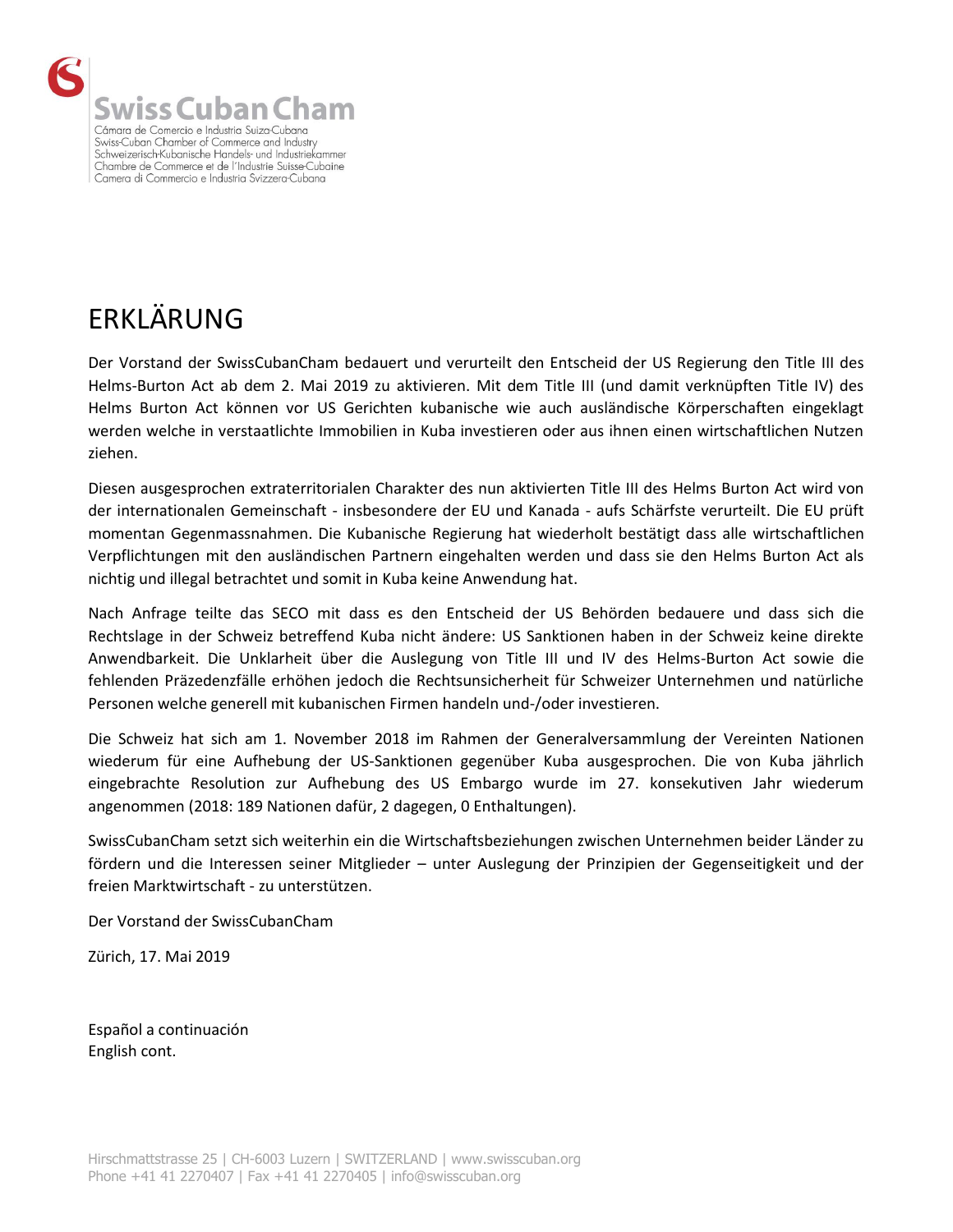

## DECLARACIÓN

La Junta Directiva de SwissCubanCham lamenta y condena la decisión del gobierno de los EEUU de activar el Artículo III de la ley Helms-Burton válido a partir del 2 de Mayo de 2019. Con el Artículo III (y su vinculación con el Artículo IV) de la ley Helms-Burton, tanto entidades cubanas como extranjeras que hayan invertido en bienes que fueron nacionalizados en Cuba o que obtengan un beneficio económico de su uso, podrán ser demandadas ante los tribunales estadounidenses.

Este pronunciado carácter extraterritorial del Artículo III de la mencionada ley será condenado en los términos más fuertes por la comunidad internacional, especialmente de la Unión Europea y Canadá. La Unión Europea actualmente evalúa medidas para apoyar a sus empresas. Por otra parte, el gobierno cubano ha reiterado que cumplirá sus compromisos con sus socios económicos y comerciales extranjeros y que considera la Ley Helms-Burton nula e ilícita, por lo que esta no es ni será aplicable en Cuba.

Previa solicitud, el SECO informó que lamentaba la decisión de las autoridades estadounidenses y que la situación legal en Suiza con respecto a Cuba no cambia. Las sanciones estadounidenses no tienen una aplicabilidad directa en Suiza. La ambigüedad en la interpretación de estos artículos III y IV de la ley Helms-Burton, así como la falta de precedentes incrementa la inseguridad jurídica tanto para empresas suizas como para personas naturales que en general trabajan o invierten con / en empresas cubanas.

Suiza se pronunció nuevamente el 1 de Noviembre de 2018 ante la Asamblea General de las Naciones Unidas por el levantamiento de las sanciones de los EEUU contra Cuba. La resolución de Cuba para el levantamiento del embargo EEUU se ha ganado durante 27 años consecutivos (2018: 189 naciones a favor, 2 en contra, 0 abstenciones).

SwissCubanCham continuará fomentando las relaciones comerciales entre empresas de ambas naciones respaldando los intereses de sus miembros bajo los principios de reciprocidad y la economía del libre mercado.

La Junta Directiva de SwissCubanCham

Zurich, 17 de mayo del 2019

English cont.